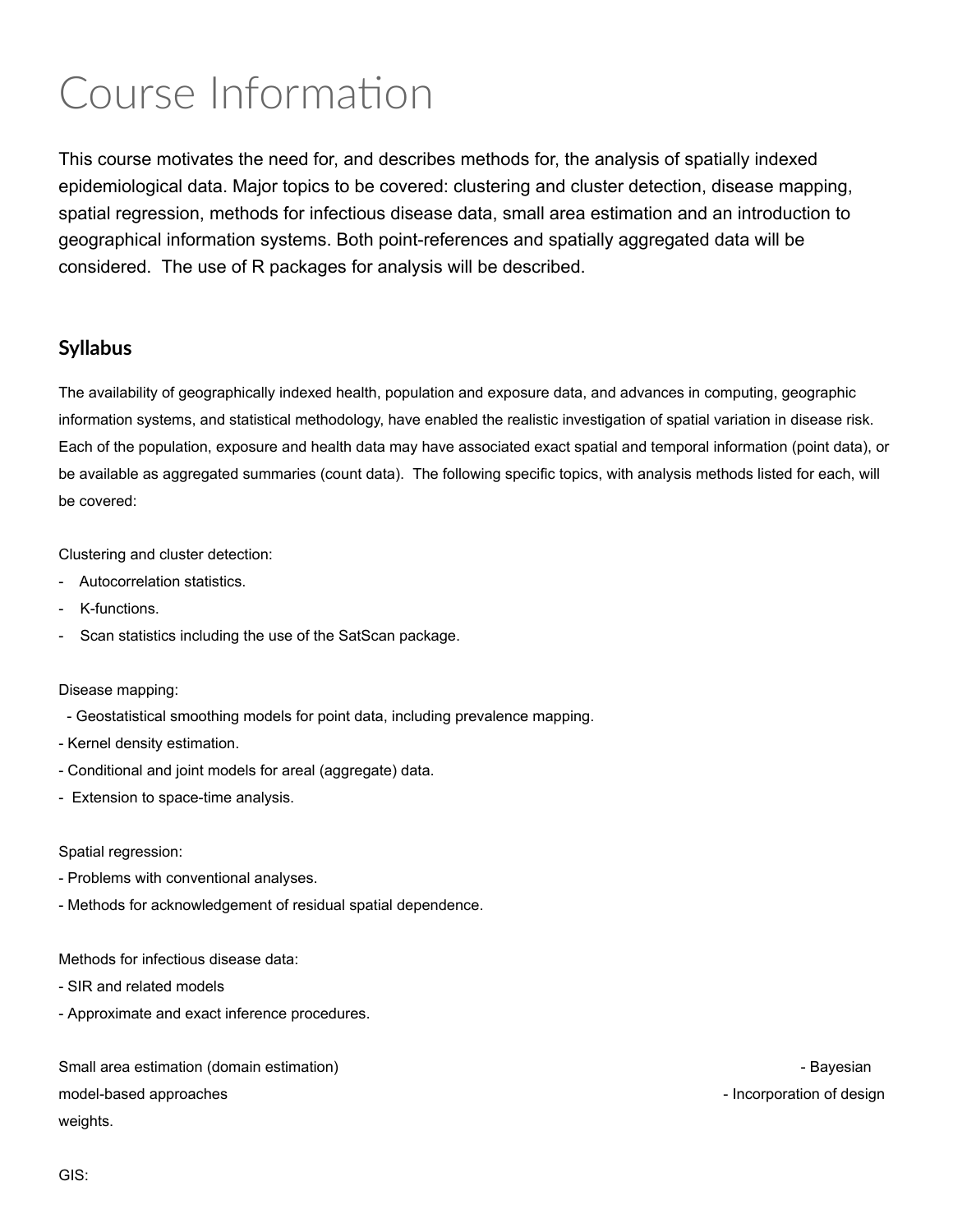- Background to GIS.
- How to draw maps in R.

### Reading List:

Elliott, P., Wakefield, J., Best, N. and Briggs, D. (2000). Spatial Epidemiology: Methods and Applications, Oxford University Press.

Waller, L.A. and Gotway, C.A. (2004). Applied Spatial Statistics for Public Health Data, Wiley, New York.

#### Pre-requisites:

Previous exposure to regression modeling, some familiarity with log-linear or logistic modeling is desirable.

### Learning Objectives:

At the end of the course the student will be able to describe the need for specialized methods for the analysis of spatial data, distinguish between different types of spatial data, and choose an appropriate analysis method.